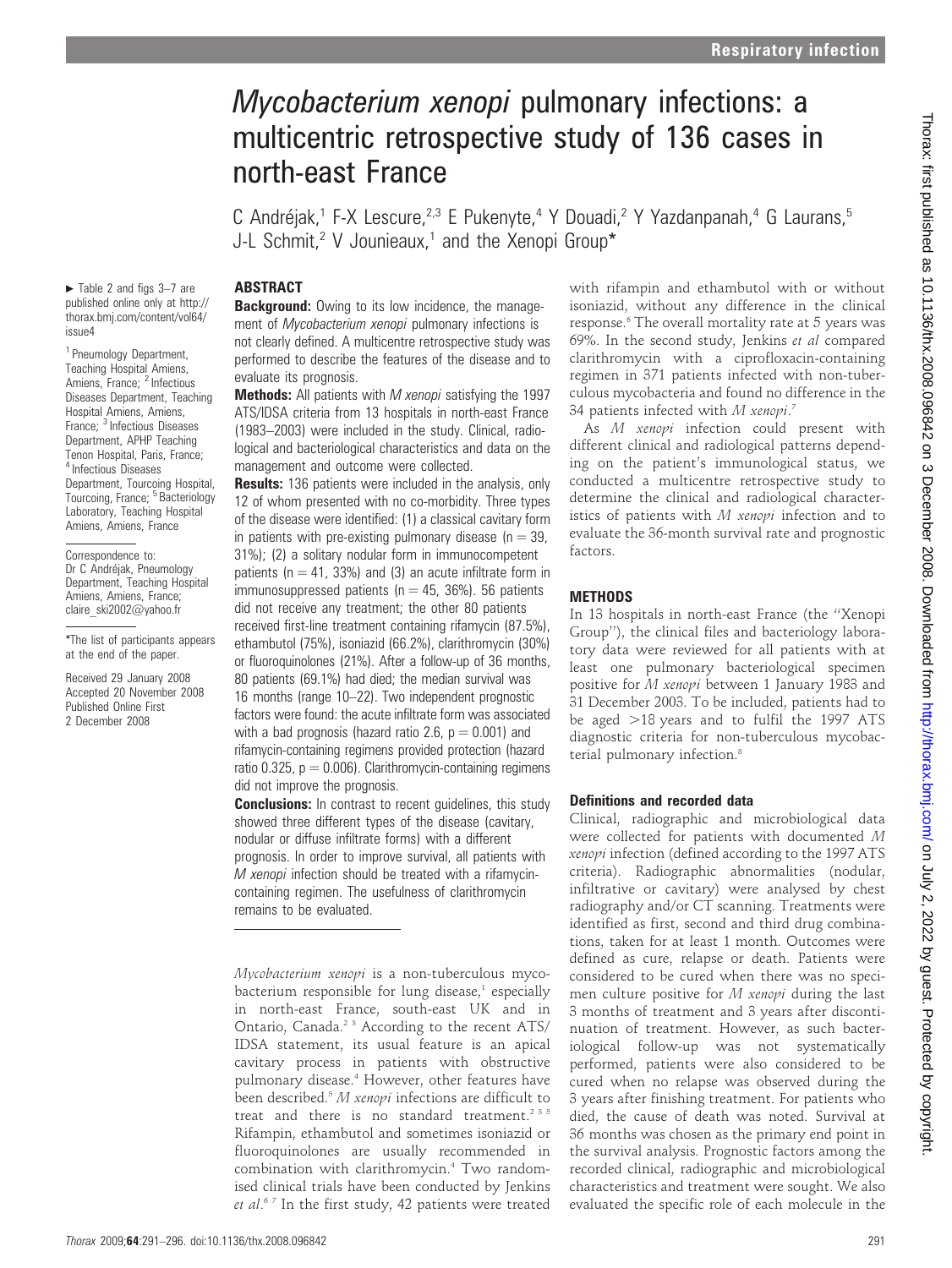| นนเเแงงเบเเ                                |                                    |                                    |                                   |                               |  |  |  |  |  |  |
|--------------------------------------------|------------------------------------|------------------------------------|-----------------------------------|-------------------------------|--|--|--|--|--|--|
|                                            | Whole<br>population<br>$(n = 136)$ | <b>Cavitary form</b><br>$(n = 39)$ | <b>Nodular form</b><br>$(n = 41)$ | Infiltrate form<br>$(n = 45)$ |  |  |  |  |  |  |
| Age (years)                                |                                    |                                    |                                   |                               |  |  |  |  |  |  |
| Mean (SE)                                  | 53 (16)                            | 52 (17)                            | 51(16)                            | 48 (19)                       |  |  |  |  |  |  |
| Median (range)                             | $53(20-91)$                        | 54 (30-77)                         | 52 (20-79)                        | $40(26 - 81)$                 |  |  |  |  |  |  |
| Gender (M/F)                               | 104/32                             | 28/11                              | 32/9                              | 36/9                          |  |  |  |  |  |  |
| No history, n (%)                          | 12 (9%)                            | $2(5%)$ †                          | $9(22%)$ ††                       | 0‡                            |  |  |  |  |  |  |
| Systemic immunosuppression, n (%)          | 71 (52.2%)                         | 16 $(41\%)^*$                      | 16 (39%):                         | 32 (71%) $\ddagger$ *         |  |  |  |  |  |  |
| Neoplasm, n (%)                            | 27 (20%)                           | 8(21%)                             | 9(22%)                            | $5(11\%)$                     |  |  |  |  |  |  |
| HIV, $n$ $%$                               | 38 (28%)                           | 4 $(10\%)^*$                       | 6(14.5%)                          | 26 (58%) $\pm$ *              |  |  |  |  |  |  |
| Local immunosuppression, n (%)             | 76 (56%)                           | 30 $(77%)^*$                       | 23 (56%)                          | $16(36\%)*$                   |  |  |  |  |  |  |
| COPD, $n$ $%$                              | 59 (43%)                           | 22 (56%)*                          | 20 (49%)                          | 12 $(27%)^*$                  |  |  |  |  |  |  |
| Pulmonary tuberculosis, n (%)              | 35 (26%)                           | 13 (33%)                           | 10 (24%)                          | 9(20%)                        |  |  |  |  |  |  |
| Bronchiectasis, n (%)                      | 12 (9%)                            | 2(5%)                              | 6(14.5%)                          | 3(7%)                         |  |  |  |  |  |  |
| Alteration of general state, n (%)         | 121 (89%)                          | 36 (92%)                           | 35 (85%)                          | 40 (89%)                      |  |  |  |  |  |  |
| Respiratory symptoms, n (%)                | 130 (96%)                          | 36 (94%)                           | 40 (97%)                          | 43 (96%)                      |  |  |  |  |  |  |
| Cough, n (%)                               | 107 (79%)                          | 31 (79%)                           | 33 (80.5%)                        | 37 (82%)                      |  |  |  |  |  |  |
| Sputum, n (%)                              | 86 (63%)                           | 24 (62%)                           | 28 (68%)                          | 26 (58%)                      |  |  |  |  |  |  |
| Haemoptysis, n (%)                         | 15 (11%)                           | 7 (18%)                            | 4 (10%)                           | 3(7%)                         |  |  |  |  |  |  |
| Extrapulmonary signs, n (%)                | 22 (16%)                           | 4 (10%)                            | 3 $(7%)$ <sup>*</sup>             | 13 (29%) $\uparrow^*$         |  |  |  |  |  |  |
| Pathological pulmonary auscultation, n (%) | 131 (96%)                          | 23 (59%)                           | 25 (61%)                          | 27 (60%)                      |  |  |  |  |  |  |
| Sweating, n (%)                            | 8(6%)                              | 3(8%)                              | $1(2.5\%)$                        | 4(9%)                         |  |  |  |  |  |  |
| Diagnosis by sputum culture only, n (%)    | 52 (39%)                           | $8/24$ (33%)                       | 11/21 (52%)                       | $6/20$ (30%)                  |  |  |  |  |  |  |
| Autopsy diagnosis, n (%)                   | 6(4%)                              | $1(3%)^*$                          | 01                                | $5/41$ (12%) $\pm$ *          |  |  |  |  |  |  |
| Aspergillus co-infection, n (%)            | 14 (10%)                           | 5(13%)                             | 8 $(19.5\%)$                      | $1(2\%)$                      |  |  |  |  |  |  |

|           | Table 1 Patient characteristics for the whole population and according to the radiological form detected on |  |  |  |
|-----------|-------------------------------------------------------------------------------------------------------------|--|--|--|
| admission |                                                                                                             |  |  |  |

\*Statistically significant difference between cavitary and infiltrate forms ( $p<0.03$ ).

 $\dagger$ Statistically significant difference between cavitary and nodular forms ( $p<0.03$ ).  $\pm$ Statistically significant difference between infiltrate and nodular forms (p<0.03).

Description of patient characteristics according to the radiological form detected on admission is based on 125 patients (130 chest radiographs were available and 125/130 were abnormal).

COPD, chronic obstructive pulmonary disease.

survival analysis. The data were checked for a possible period effect (before and after 1997) because highly active antiretroviral therapy (HAART), available since 1996, has improved the prognosis of HIV-infected patients.

#### Statistical analysis

Statistical analysis was performed with SPSS 12.0 software. Descriptive analysis of continuous quantitative variables is expressed as mean (SD) and qualitative variables as frequency (%). Univariate comparative analysis was performed with the Fisher exact text for qualitative variables and a Student  $t$  test or a Kruskal–Wallis non-parametric test for continuous variables. Univariate survival analysis was performed with a Kaplan–Meier non-parametric test and multivariate analysis with a Cox model. A p value <0.03 was considered to be statistically significant and was chosen according to the Bonferroni method in order to integrate the interim analysis.<sup>9</sup> Percentages are expressed in relation to the total population unless otherwise specified.

#### RESULTS

During the period from 1983 to 2003, 180 patients with at least one positive specimen for M xenopi were eligible. Forty-four patients (24%) were considered to be colonised by M xenopi and were excluded. The remaining 136 patients (104 men, 32 women, mean age 53 (16) years, median 53 years (range 20–91)) met the criteria required by the 1997 ATS (and also the 2007 ATS/IDSA criteria) and were included in the study.<sup>48</sup>

### Population

One hundred and twenty-four patients (91%) had co-morbidities—a history of systemic immunosuppression in 52.2% and/ or local pulmonary immunosuppression in 56%. The characteristics of the patients are shown in table 1.

#### Imaging

A chest radiograph was available for 130 patients and was found to be abnormal in 125 cases (96%). A CT scan, performed in 71 patients, was always abnormal. Unilateral or bilateral apical shadows (nodule, cavitary and infiltrate) were observed in 55 patients (55/125, 44%) and were more frequently located in the right upper lobe (53/125, 42%; fig 1).

#### **Microbiology**

A median of 3 (range 1–11) specimens were obtained with a median of 3 (range 1–11) positive specimens: sputum culture  $(n = 78, 57.4\%)$ , bronchoalveolar lavage fluid  $(n = 57, 41.9\%)$ , bronchial aspirate (n = 38, 27.9%), gastric fluid (n = 20, 14.7%), surgical biopsy ( $n = 8, 5.8\%$ ), bronchial biopsy ( $n = 4, 2.9\%$ ) and autopsy  $(n = 6, 4.4\%)$ . Eighty-three patients had one or more smear positive. The median time to diagnosis was 2 months (range 1–60). Antibiotic susceptibility testing was performed in 58 cases (44%). The strains were reported as resistant to isoniazid in 75%, to rifampin in 40%, to ethambutol in 24% and to clarithromycin in 2.5%. Co-infections were found in 23 patients (Aspergillus fumigatus in 14 and Pneumocystis jiroveci in 9).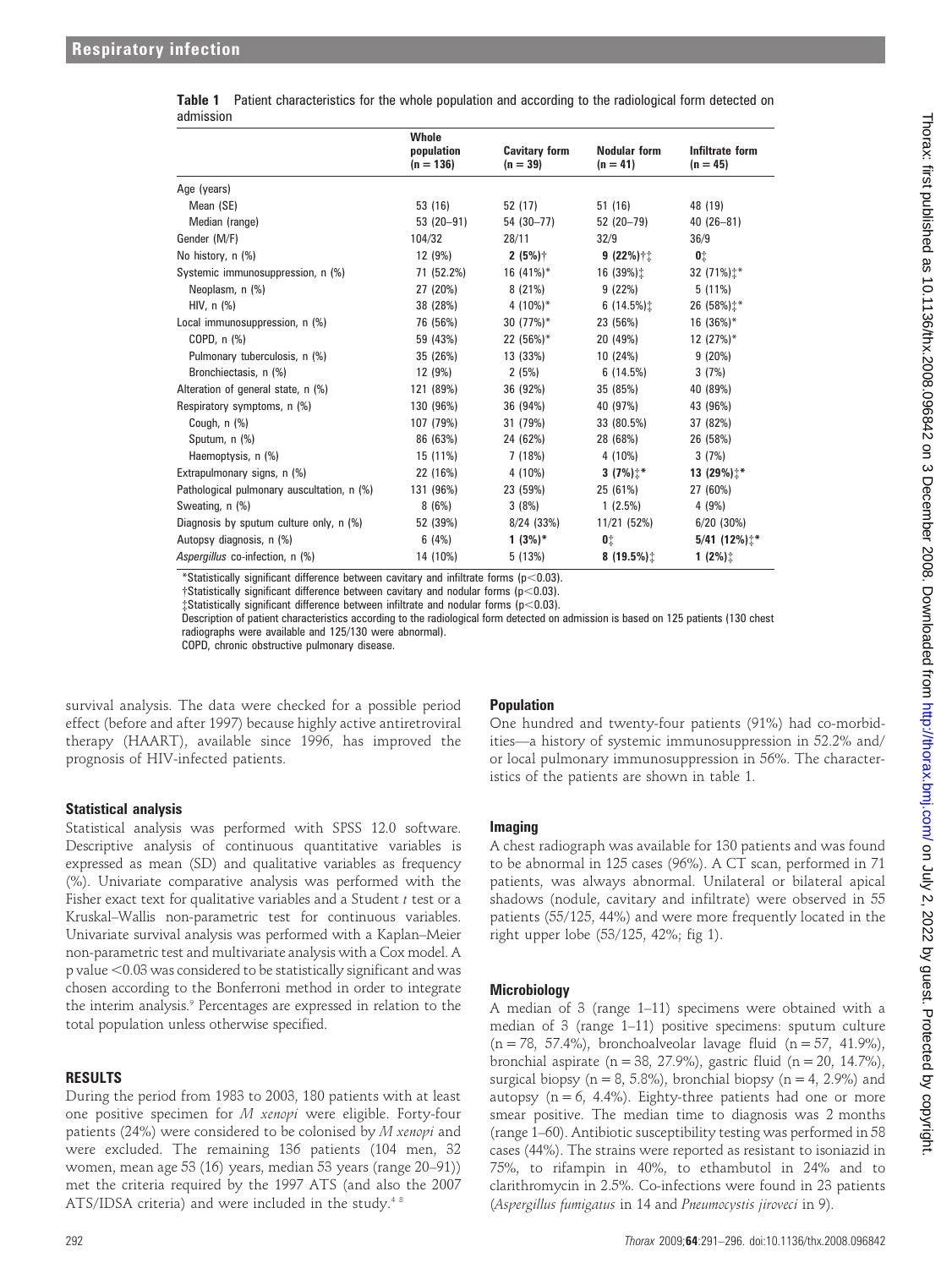

Figure 1 Chest radiograph and CT scan of (A) cavitary form, (B) nodular form and (C) infiltrate form.

### Typology of M xenopi pulmonary infection

The typology of M xenopi pulmonary infection was established for the 125 patients with an abnormal shadow on the chest radiograph. Three radiological patterns were distinguished: the cavitary form (39/125, 31%), the nodular form (41/125, 33%) and the infiltrate form (45/125, 36%; fig 1 and table 1).

In 39 patients the radiographic appearance was a cavitary process. An underlying lung disease was significantly more frequent in these patients than in other patients (77% (30/39) vs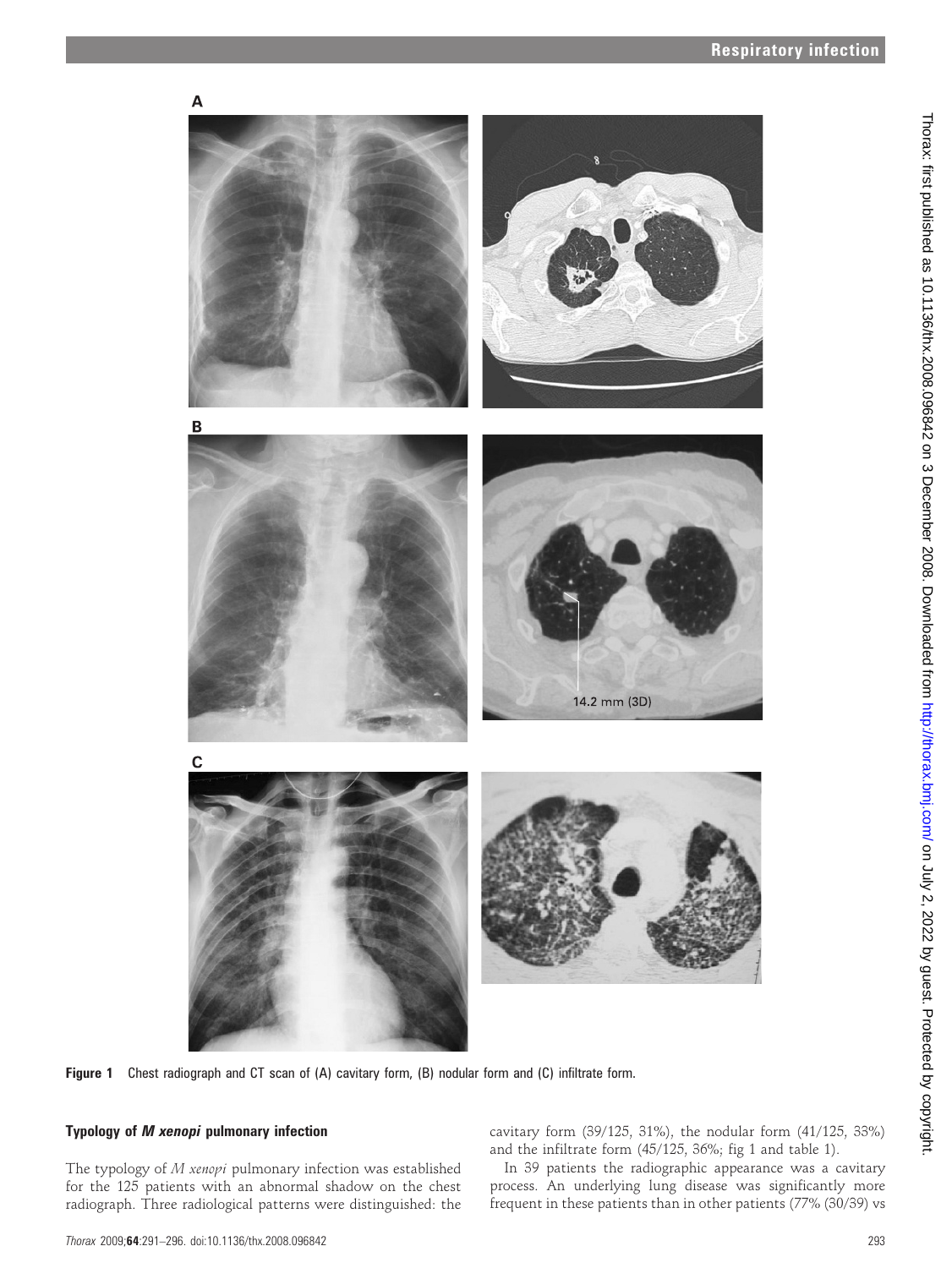

Figure 2 Cumulative survival according to whether or not the patient was treated. Treatment is defined as the use of a combination of antibiotics for at least 1 month, or surgical management, or the combination of medical and surgical treatment.

45% (39/86),  $p = 0.009$ ). For these patients, all specimens were positive.

Forty-one patients presented with a nodular radiological form. Most of them had no co-morbidity compared with patients with other patterns (22% (9/41) vs 2% (2/84),  $p = 0.001$ ). Five cases (12%) in this subgroup required surgical biopsy for diagnosis.

The remaining 45 patients showed an infiltrate radiological form. These patients were significantly younger than the other patients (48 years vs 54 years,  $p = 0.031$ ) and associated comorbidities were significantly more frequent (100% (45/45) vs 86% (69/80),  $p = 0.015$ ), especially HIV-associated systemic immunosuppression  $(58\% (26/45)$  vs 13%  $(10/80)$ , p $< 0.001$ ), with a lower incidence of underlying pulmonary disease (36%  $(16/45)$  vs  $66\%$   $(53/80)$ ,  $p = 0.002$ ) in this subgroup. Bronchoalveolar lavage was required more frequently in this subgroup for diagnosis (61% vs 32%,  $p = 0.002$ ).

#### Treatment regimens

Fifty-six patients (41.2%) did not receive any drug and 21 patients died before the bacteriological diagnosis was made. Surgical resection was proposed in 6 patients (8%). Physicians decided to withhold treatment in 35 patients, especially in those with the nodular form (51.2% vs 30.9% in the other patterns,  $p = 0.03$ ). Patients with a cavitary process were treated more frequently than the other patients (83.3% vs 54.7%,  $p = 0.004$ ; see fig 3 in online supplement). Patients with a positive smear were treated more frequently  $(75.9\% \text{ vs } 32.1\%, \text{ p} < 0.001)$ . Firstline drug combinations that contained an average of four

antibiotics consisted of a combination of a rifamycin (70/80, 88%: rifampicin,  $n = 58$ ; rifabutin,  $n = 12$ ) and/or ethambutol (60/80, 75%) and/or isoniazid (53/80, 66%) and/or clarithromycin (24/80, 30%) and/or a fluoroquinolone (17/80, 21%: ofloxacin,  $n = 14$ ; ciprofloxacin,  $n = 3$ ). The median duration of the first-line drug combination was 5 months (range 1–72). Twenty-eight of these 80 patients received a second drug combination containing clarithromycin (23/28, 82.1%) and/or a fluoroquinolone (17/28, 60.7%) and/or a rifamycin (16/28, 57%) and/or ethambutol (13/28, 46.4%) and/or isoniazid (5/28, 18%), with a median duration of 5 months (range 1–12) (see fig 4 in online supplement). Only 13 patients (9.5%) received a third drug combination. The mean total duration of treatment was 9 months (range 2–25) with 34 adverse effects that required changes in treatment.

#### **Outcome**

Fourteen of the 136 patients were lost to follow-up. Survival analysis was therefore based on the remaining 122 patients. Twenty-six patients achieved a ''clinical'' cure and 7 fulfilled the criteria for a bacteriological cure. Twenty-one relapses were diagnosed after a median period of 5 months (range 1–40), 14 of whom were treated. The only significant predisposing factor to relapse was a treatment duration  $<6$  months (85% vs 36%,  $p = 0.03$ ).

The median survival of these 122 patients was 16 months (range 10–22). Twenty-one patients died before the bacteriological diagnosis and 26 before the planned end of treatment. When a follow-up of 36 months was applied, 80 patients (69.1%) had died at this end point with a median time to death of 9 months (range 1–120). Deaths were attributed to M xenopi infection in 49 cases (61.2%), to the underlying disease in 24 (30%) and to another cause in 7 cases (8.7%).

#### Prognostic factors (Kaplan–Meier univariate analysis)

Prognostic factors according to the Kaplan–Meier univariate analysis are shown in table 2 in the online supplement.

#### Clinical characteristics

Immunosuppression was found to be a poor prognostic factor (11 months vs 30 months,  $p = 0.002$ ; hazard ratio (HR) 2.8 (95% confidence interval (CI) 1.3 to 6.2),  $p = 0.007$ ). We found a period effect on survival (12 months before 1997 and 20 months after 1997 (HR 1.5 (95% CI 1.0 to 2.3),  $p = 0.05$ )) and, when patients were stratified according to HIV status, median survival improved after 1997 only in HIV-infected patients  $(p = 0.002)$ .

#### Clinical and radiological patterns

When survival was analysed according to the three radiological patterns, a significantly longer survival was observed in patients with the nodular form  $(24$  months vs 13 months,  $p = 0.039$ ; HR 0.42 (95% CI 0.18 to 0.96)), whereas the worst prognosis was observed with the diffuse infiltrate pattern (9 months vs 25 months, p<0.001; HR 3.48 (95% CI 1.29 to 9.40)).

#### Microbiology data

For bacteriological results, no difference in survival was observed between positive or negative smears ( $p = 0.2$ ) and between susceptible and resistant strains either to rifampicin, ethambutol or clarithromycin.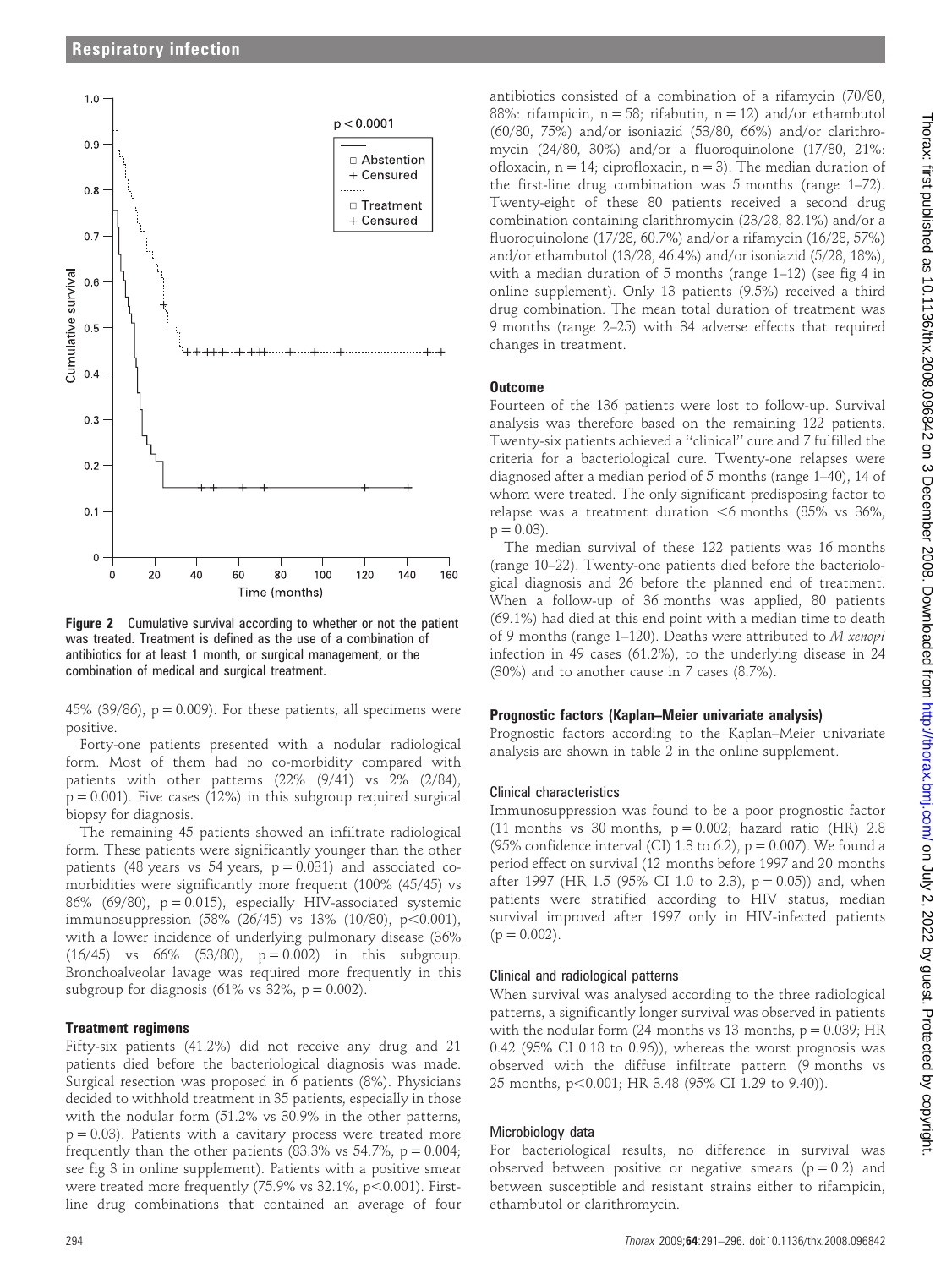#### Treatment regimens

The absence of treatment was a factor for a poor prognosis, with a median survival of 10 months in untreated patients and 32 months in treated patients (HR 3.04 (95% CI 1.94 to 4.74),  $p<0.001$ ; fig 2). Rifamycin-containing regimens were associated with a significant improvement in the median survival  $(p<0.001$  in first-line drug combinations and  $p = 0.03$  in later drug combinations; see fig 5 in online supplement). Similar findings were observed with rifamycin+ethambutol-containing regimens ( $p = 0.001$  and  $p = 0.01$ , respectively; see fig 6 in online supplement). Clarithromycin, either as first-line ( $p = 0.18$ ) or any drug combination, did not influence the prognosis  $(p = 0.57;$  see fig 7 in online supplement). For ethambutol, the significant improvement in survival observed in first-line drug regimens  $(p = 0.01)$  was not found for other regimens  $(p = 0.88)$ . Similar findings were observed for isoniazid  $(p = 0.013$  and  $p = 0.79$  for first-line and later combinations). No significant difference in survival was observed with fluoroquinolones. First-line surgery was associated with an improvement in survival ( $p = 0.04$ ). An interaction study with rifamycin-ethambutol, rifamycin-clarithromycin and rifamycinisoniazid did not demonstrate any significant synergistic activity. A treatment duration of  $\leq 6$  months was a poor prognostic factor ( $p = 0.008$ ).

#### Prognostic factors (multivariate analysis according to the Cox model)

The following variables were entered into the model: systemic immunosuppression, infiltrate radiological pattern, rifamycincontaining regimen, ethambutol-containing regimen and clarithromycin-containing regimen. Two independent prognostic factors were found: the presence of the infiltrate radiological pattern was associated with a bad prognosis (HR 2.60 (95% CI 1.44 to 4.45),  $p = 0.001$ ) while combination therapy with a rifamycin-containing regimen was found to be a protective factor (HR 0.33 (95% CI 0.15 to 0.72),  $p = 0.006$ ). The presence of systemic immunosuppression tended to be associated with a poor prognosis (HR 1.87 (95% CI 1.09 to 3.27), p = 0.039).

#### **DISCUSSION**

Despite the fact that recent guidelines have considered M xenopi infection to be a single disease (cavitary form), $4$  our results support a new approach based on three clinical and radiological features: nodular, cavitary and infiltrate forms.

The cavitary form, which accounted for 31% of our cases, corresponds to the ''classical'' type with a clinical presentation similar to that of tuberculosis and a diagnosis easily made from sputum smears.4 10–12 It is mainly observed in patients with an underlying pulmonary disease (such as chronic obstructive pulmonary disease or bronchectasis). The nodular form, which is often observed in immunocompetent adults, is the least aggressive form and often has a delayed diagnosis. The main danger in this form is to consider a positive sample as a contaminated specimen and then not to repeat the samples. The diffuse infiltrate form, which is mainly observed in young immunosuppressed patients (mainly by HIV infection), is the most serious form of M xenopi infection. More aggressive methods are usually required to assess the diagnosis (repeated bronchoalveolar lavage and/or transbronchial biopsies).

In our patients, M xenopi infection appeared to be a disease with a 3-year mortality rate of 69.1% and a mean time to death of 9 months.

Like other authors, $13-16$  we have questioned the value of treatment. The only independent modifiable prognostic factor we found for the whole group, whatever the feature (nodular, cavitary or infiltrative form), was active treatment, particularly rifamycin-containing regimens. Owing to the lack of randomised trials and the lack of agreement in guidelines, the choice of drugs remains difficult. Treatment could be based on antibiotic susceptibility testing but many M xenopi strains appear to be resistant to rifampicin, isoniazid and ethambutol in vitro.17 18 As in our study, an absence of in vitro/in vivo correlation has been emphasised in the literature.<sup>6 9 19 20</sup> In contrast with in vitro data and according to our results, treatment should contain a rifamycin, which is also recommended by the American Thoracic Society and the British Thoracic Society.<sup>2 4 8 21</sup> Clarithromycin, which shows excellent in vitro activity,<sup>17</sup> did not appear to improve survival in our study, whether administered as first-line treatment or later. With regard to the usefulness of clarithromycin, the only in vivo study was conducted in mice<sup>18</sup> and other publications are isolated case reports.22 Juffermans et al reported the almost complete absence of in vitro resistance to clarithromycin but failed to find any improvement in outcome with this drug.<sup>23</sup> Arguments in favour of the in vivo efficacy of clarithromycin on  $M$  xenopi are based on the in vivo efficacy of clarithromycin on Mycobacterium avium intracellulare complex.<sup>24 25</sup> On the basis of a single unpublished abstract,<sup>26</sup> clarithromycin has been recommended since 1997.<sup>48</sup> Since this date, only one randomised study has been published which did not observe any difference in mortality between the clarithromicyn and ciprofloxacin treatment arms.7 This result is difficult to interpret due to the small number of patients (17 in each group). Ethambutol appears to be useful as it promotes the in vivo penetration of other antibiotics such as rifamycin into mycobacteria.17 27 Ethambutol was found to be a good prognostic factor, but not an independent one, probably because it is usually associated with a rifamycin. Surgery, which in our study was associated with a significantly prolonged survival, was performed for diagnostic purpose in patients whereas, in the literature, it has been reserved for cases of chemotherapy failure in patients with localised lesions.<sup>2 8 28 29</sup>

In conclusion, M xenopi infection remains difficult to diagnose and requires microbiological assessment whatever the radiological features. This infection should no longer be considered as a uniform disease as we were able to distinguish three radiological forms. The cavitary form usually occurred in patients with underlying pulmonary disease, the nodular form in immunocompetent patients and the diffuse infiltrate form usually affected young immunosuppressed patients. The prognosis of M xenopi infection remains extremely poor, and rifamycincontaining regimens must be prescribed in all patients except those in which it is contraindicated. As yet there is no evidence of any benefit of adding clarithromycin to the treatment regimen, but a controlled study is needed to confirm this.

Acknowledgements: The authors acknowledge the following members of the Xenopi Group: Arras (Dr Bervar, Noulard); Besançon (Professor Hoen and Professor Plesiat); Compiègne (Dr Merrien); Creil (Drs Lamarck, Lemaitre and Merour); Dijon (Professor Chavanet and Professor Kazmierczak); Lens (Dr Bure and Dr Canonne); Lille (Professor Wallaert and Dr Wallet); Nancy (Professors Martinet et May, Dr Dailloux); Reims (Drs Deslee, Strady et Vallerand, Professor De Champs de Saint Léger); Saint Quentin (Drs Albertini and Dayen); Strasbourg (Professors Martin, Monteil, Pauli and Weitzenblum); Tourcoing (PrYazdanpanah and Dr Dhennain). They also acknowledge the InterCISIH Nord-Est for this collaboration and Professor Jacques Grosset for his advice.

Funding: None.

Competing interests: None.